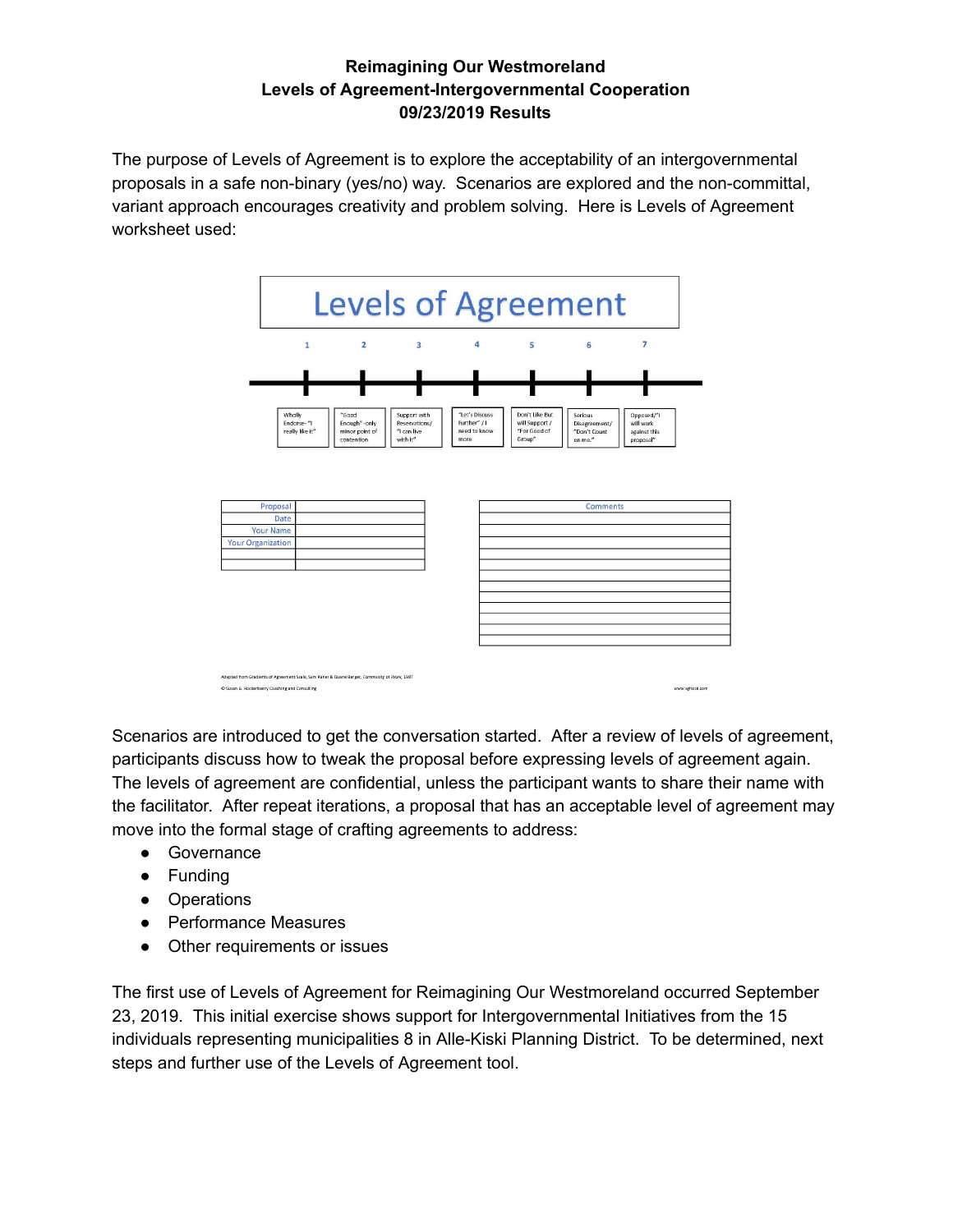#### Scenario 1- Ad hoc Planning Group

Imagine...The tremendous asset of a river winds its way through a necklace of small towns and rural communities. Unique vistas, flora and fauna, and a revived ecology abound. Individuals "in the know" find these assets and enjoy them, but there is no strategy to protect them or for the local economy to benefit from these visits. Some municipalities are starting to develop access points to the river, trails, and commercial activity. Some of these changes are welcomed; others not so much. Municipal leaders reach out to fellow municipalities and to other levels of government and jointly work on projects. No structure was adopted in this effort - people just got to work! Elections have a significant impact on the momentum of the project. As such, leaders decide to formalize the working relationship and municipalities adopt intergovernmental cooperation agreements and develop a long range plan.



# Levels of Agreement -Ad Hoc Planning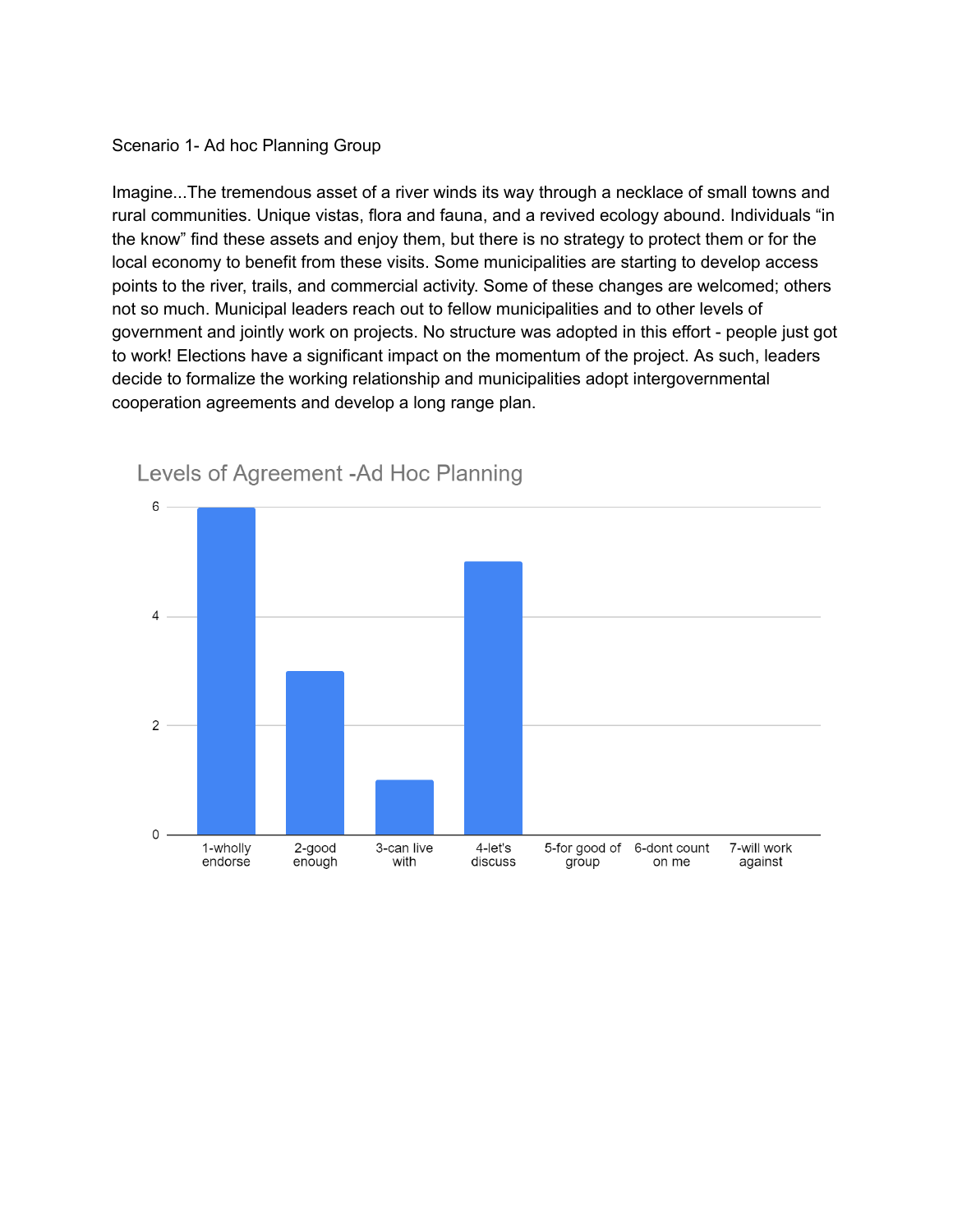### Scenario 2 - Parks Pro Circuit Rider

Imagine...Municipal leaders know that parks in the region are enjoyed by residents from all of the municipalities. They also know that their own staff capacity to run the parks varies by municipality. It is recognized that purchasing, events and promotion, maintenance, staffing, volunteers and other management issues would benefit by a parks and recreation professional. One municipality steps forward and is willing to employ such a professional and that person will serve as a "circuit rider" and tend to the needs of the participating municipalities. It's their employee and they draft an agreement for other municipalities to adopt if they would like to use these services. Each community must execute the agreement each year. The host municipality sets the compensation of the professional and each community pays a fee and hourly rates for the worker's time.



# Levels of Agreement - Parks Pro Circuit Rider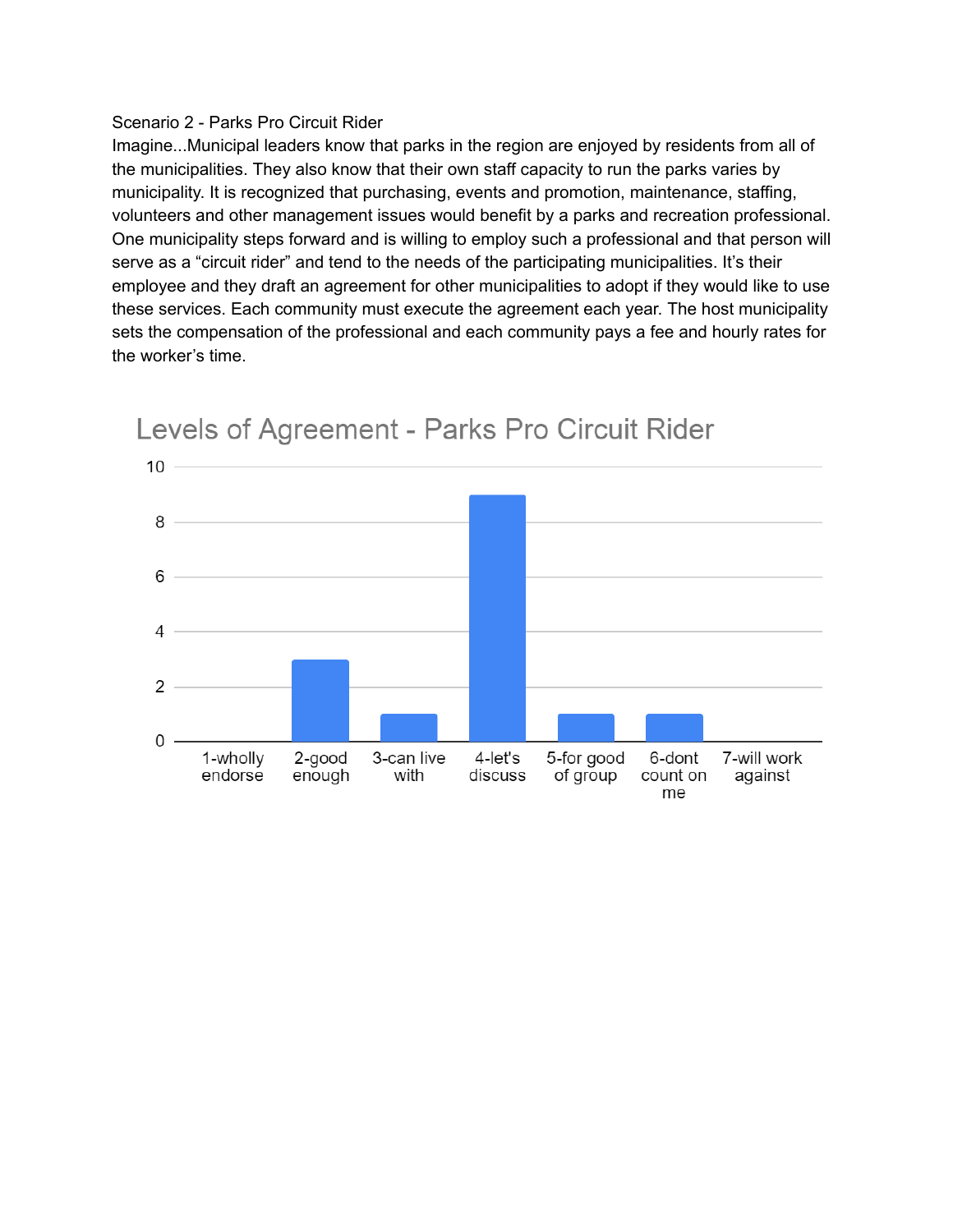### Scenario 3 - Council of Governments

Imagine...After a facilitated process about the priorities of the region, officials decide to create a formal structure as allowed by the Intergovernmental Cooperation Act and form a Council of Governments (COG). Each municipality would adopt an ordinance establishing the COG. Each municipality would be responsible to send a delegate to the COG. By-Laws would be developed to govern its operation. Dues would be established to provide some working capital and to bind the members to the pact. Early decisions would be around what programs to perform, staffing, and planning. Some programs would be voluntary and much of the work would fall to volunteers and/or existing local government staff in early stages.



Levels of Agreement - COG